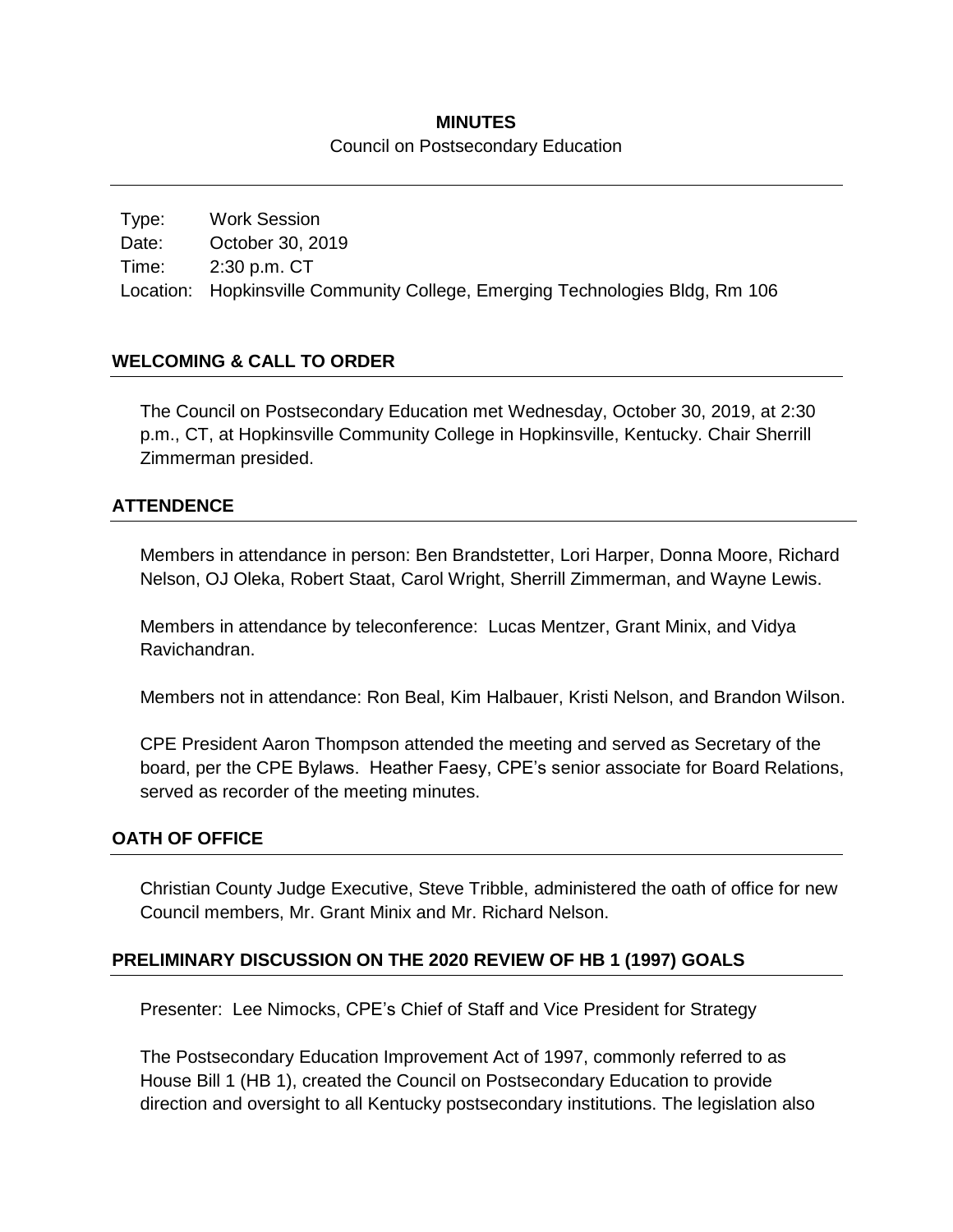created an independent system of community colleges (formerly a part of the University of Kentucky) merged with the state's postsecondary technical schools (formerly a part of the Education and Workforce Development Cabinet). This legislation set Kentucky on the path to improve the quality of life of its citizens by increasing the level of educational attainment.

Ms. Nimocks reviewed the six goals set forth in HB 1 and the high level overview of the progress thus far. She also stated that a more thorough discussion of that progress at each campus will be provided by the campus's respective president at a later meeting.

# **COMPREHENSIVE BREIFING ON THE 2020-22 BIENNIAL BUDGET RECOMMENDATION**

Presenters: Bill Payne, CPE's Vice President for Finance and Administration Shaun McKiernan, CPE's Director of Finance and Budget

The 2020-22 Biennial Budget Recommendation was reviewed and approved by the Finance Committee on October 16, 2019. To ensure all members of the Council understand the request prior to the vote on October 31, 2019, Dr. Payne and Mr. McKiernan reviewed the details of the recommendation at the work session and answered related questions.

After reviewing the proposal, Council members discussed the items that were not included – the Endowment Match Program, Bucks for Brains and KCTCS's expanded nursing program.

# **HIGHER EDUCATION MATTERS: AN UPDATE ON CPE PRIORITIES**

Staff distributed a planning document that was developed to help frame and advance the work and activities of CPE through 2020. The plan is driven by the board's key priorities while building on Kentucky's 2016-2021 Strategic Agenda for Postsecondary Education and the Commonwealth's goal to increase the percentage of adults with a postsecondary credential to 60% by 2030. The planning document also includes the performance items in President Thompson's contract. It includes four overarching goal to drive postsecondary education change and improvement in the Commonwealth:

- 1. Build broad understanding that higher education is the key to personal opportunity and Kentucky's economic growth.
- 2. Make higher education affordable for all Kentuckians.
- 3. Ensure more students earn degrees or certificates regardless of race, income, age, or geography.
- 4. Meet Kentucky's current and future workforce needs through high-quality, innovative programs.